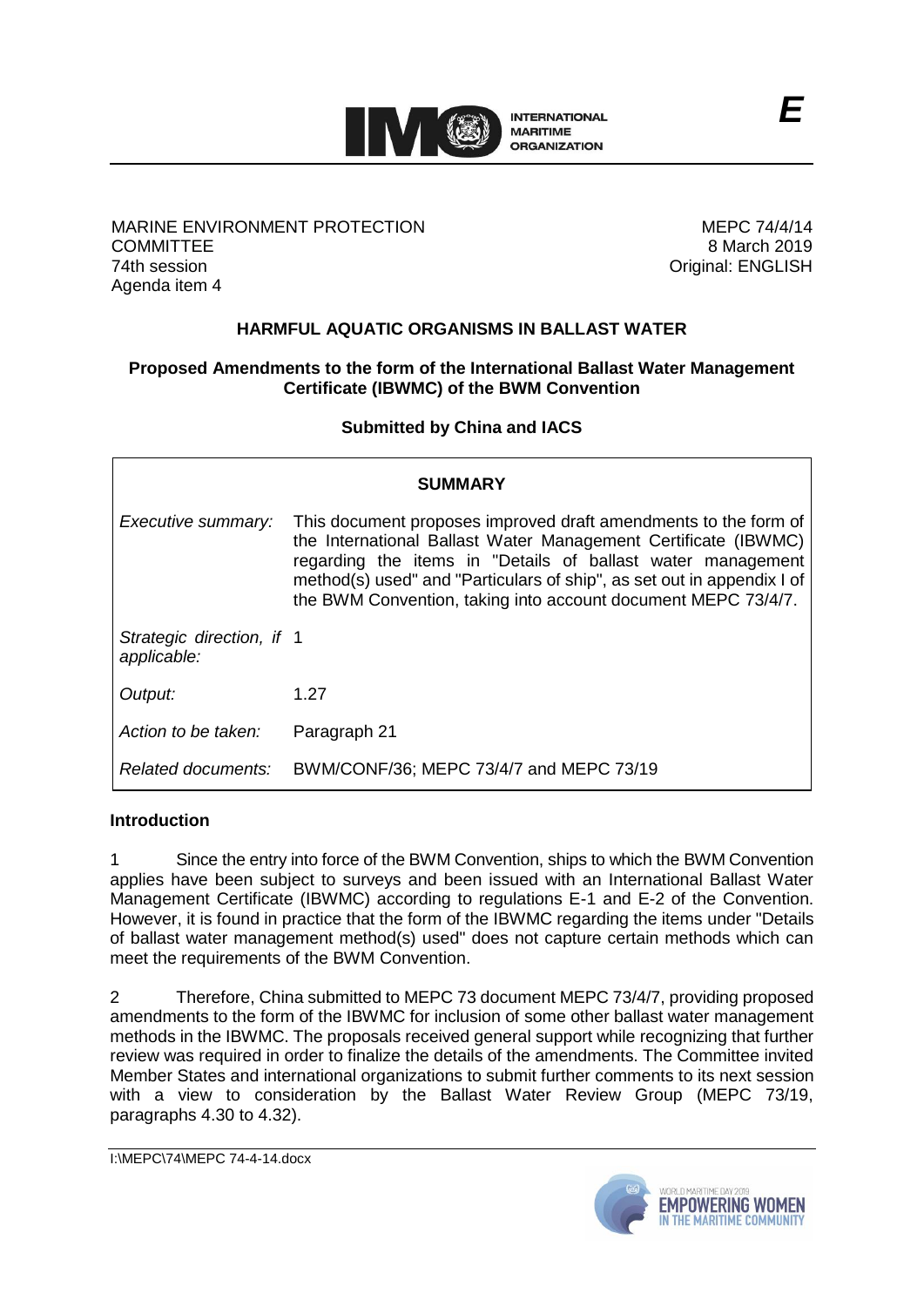3 The co-sponsors further reviewed the current ballast water management methods that ships have used and to be used, and provided improved amendments to the form of the IBWMC, taking the proposed amendments in document MEPC 73/4/7 into account.

## **Discussion**

## *Details of ballast water management method(s) used by ships*

4 In the form of the IBWMC set forth in appendix I of the BWM Convention, the items for details of ballast water management method(s) used are as follows:

| "Details of ballast water management method(s) used |  |
|-----------------------------------------------------|--|
|                                                     |  |
|                                                     |  |
|                                                     |  |
|                                                     |  |

The principal ballast water management method(s) employed on this ship is/are:

- $\Box$  in accordance with regulation D-1  $\Box$  in accordance with regulation D-2
- (describe) ........................................................................................................
- $\Box$  the ship is subject to regulation D-4"

5 Regulations B-3.6 and B-3.7 of the BWM Convention state that the requirements of regulation B-3 do not apply to ships that discharge ballast water to a reception facility, and other methods of ballast water management approved in principle by the Committee may also be accepted as alternatives to the requirements of the D-1 and D-2 standards.

6 Regulation A-4.1 states that a Party or Parties, in waters under their jurisdiction, may grant exemptions to any requirements to apply regulation B-3 or C-1 based on the *2017 Guidelines for Risk Assessment under Regulation A-4 of the BWM Convention* (G7), and regulation A-4.4 states that any exemptions granted under regulation A-4 shall be recorded in the ballast water record book.

7 Regulation A-5 of the BWM Convention states that the Administration may determine equivalent compliance with the requirements of ballast water management for pleasure craft used solely for recreation or competition or craft used primarily for search and rescue, less than 50 metres in length overall, and with a maximum ballast water capacity of 8 cubic metres.

8 In accordance with the relevant provisions of the BWM Convention referred to in paragraphs 5 to 7 above, the ballast water management methods belonging to the scenarios of exemptions, equivalent measures, other methods approved by the Committee or discharging into reception facilities could comply with the BWM Convention. Moreover, ships using one or more of these methods, if falling into the application scope of regulation E-1 of the Convention, still need to be surveyed and issued with an IBWMC, and need to hold a ballast water management plan (BWMP) and a ballast water record book (BWRB).

9 At present, it is not feasible for some specific ships to either carry out ballast water exchange or install a ballast water management system (BWMS) due to their design and operation characteristics (refer to document MEPC 73/4/7, paragraphs 11 to 13). Therefore, other ballast water management methods are pursued based on the requirements of the BWM Convention mentioned above.10 According to regulation A-4, the exemptions are mainly applicable to a ship on voyage(s) between specified ports or locations, or to a ship which operates exclusively between specified ports or locations. However, a ship occasionally engaged in an international voyage, such as mobile offshore units (MOUs) may be granted an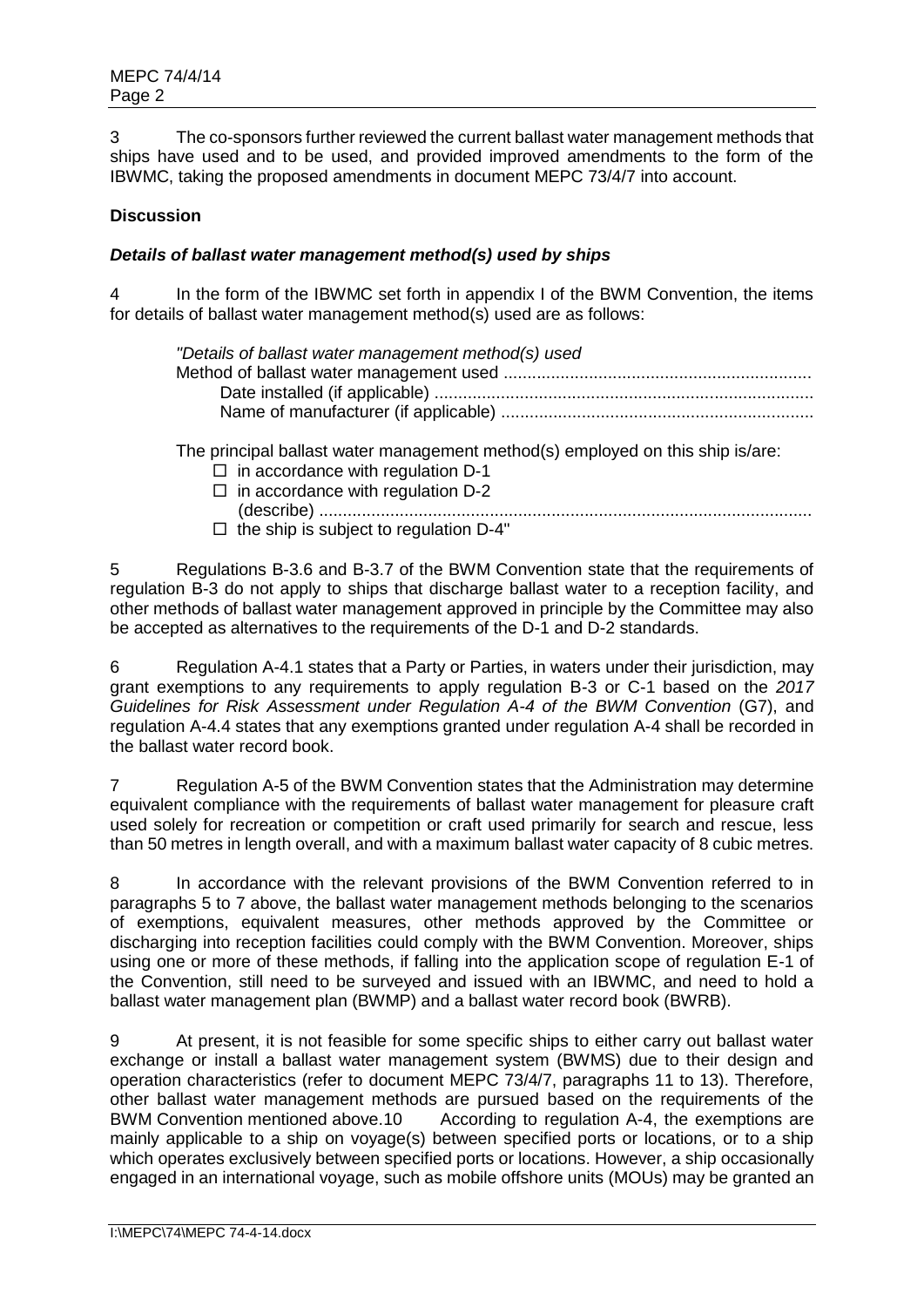exemption under regulation A-4 on the condition that the ship implements the D-1 standard instead of the D--2 standard (refer to BWM.2/Circ.52/Rev.1). Considering that exemptions granted under regulation 3 of MARPOL Annex I are required not only to be recorded in the Oil Record Book but also to be indicated in the IOPP certificate as an exemption item, it is reasonable to put the item "exemption" under regulation A-4 in the IBWMC in addition to it being recorded in a BWRB.

11 According to regulation B-3.6, the method of discharging ballast water into a reception facility is an alternative to the D-1 or D-2 standard. This method is mainly used as a contingency measure, but for some certain ships operating exclusively between specific ports this method can be selected as a regular measure of ballast water management provided that those ports receiving ballast water have sufficient reception facilities. The method of using reception facilities on a regular basis may require an exemption or agreement by the Administrations to prove that the ports receiving ballast water have adequate reception facilities. As an item in the IBWMC, the name of the port(s) with sufficient reception facilities is proposed to be indicated.

12 According to regulation B-3.7, other methods may be accepted as alternatives to the D-1 or D-2 standards. There are no other methods approved by IMO so far. The method of using drinking water as ballast water has been discussed at several MEPC meetings. Although the method has not been approved by the Committee, MEPC 71 endorsed the recommendation of the GESAMP-BWWG that in cases when an active substance is added to drinking water on board, there should be a submission to the GESAMP-BWWG for approval under the *Procedure for approval of ballast water management systems that make use of Active Substance* (G9) (refer to MEPC 71/17, paragraph 4.70). Using drinking water as ballast water has been agreed as an acceptable alternative to the D-2 standard in some regions or among relevant port States. Therefore, it is appropriate to put other accepted methods under regulation B-3.7 in the IBWMC as an option for ships to facilitate the selection of them once they are approved by IMO in the future, and a description of the other accepted method(s) used is proposed to be added.

13 In addition to equivalent compliance under regulation A-5, there are other ballast water management methods which can be considered as equivalent to the D-1 and/or D-2 standard, as described below in paragraphs 14 and 15.

14 According to regulation A-3.5, the discharge of ballast water from a ship at the same location where the whole of that ballast water and sediments originated is regarded as an exception. For some ro-ro passenger ships engaged in short international voyages, as described in paragraph 12 of document MEPC 73/4/7, discharge of ballast water at the same location is performed as a regular ballast water management method by employing some technical and operational means; it is not in violation of the requirements of the BWM Convention. Such a ballast water management method could be better treated as an equivalent measure instead of an exception considering that an exception is usually not reflected in the ship's certificates, nor given an exemption as suggested in document MEPC 73/4/7.

15 Some engineering ships, such as unmanned non-self-propelled (UNSP) barges, as described in paragraph 11 of document MEPC 73/4/7, when launching their international voyage with no ballast water and sediments, still need to hold a BWMP and a BWRB. Such ships of 400 gross tonnage and above still need to be surveyed and issued with an IBWMC. Therefore, this ballast water management method could be treated as an equivalent measure to the D-1 or D-2 standards.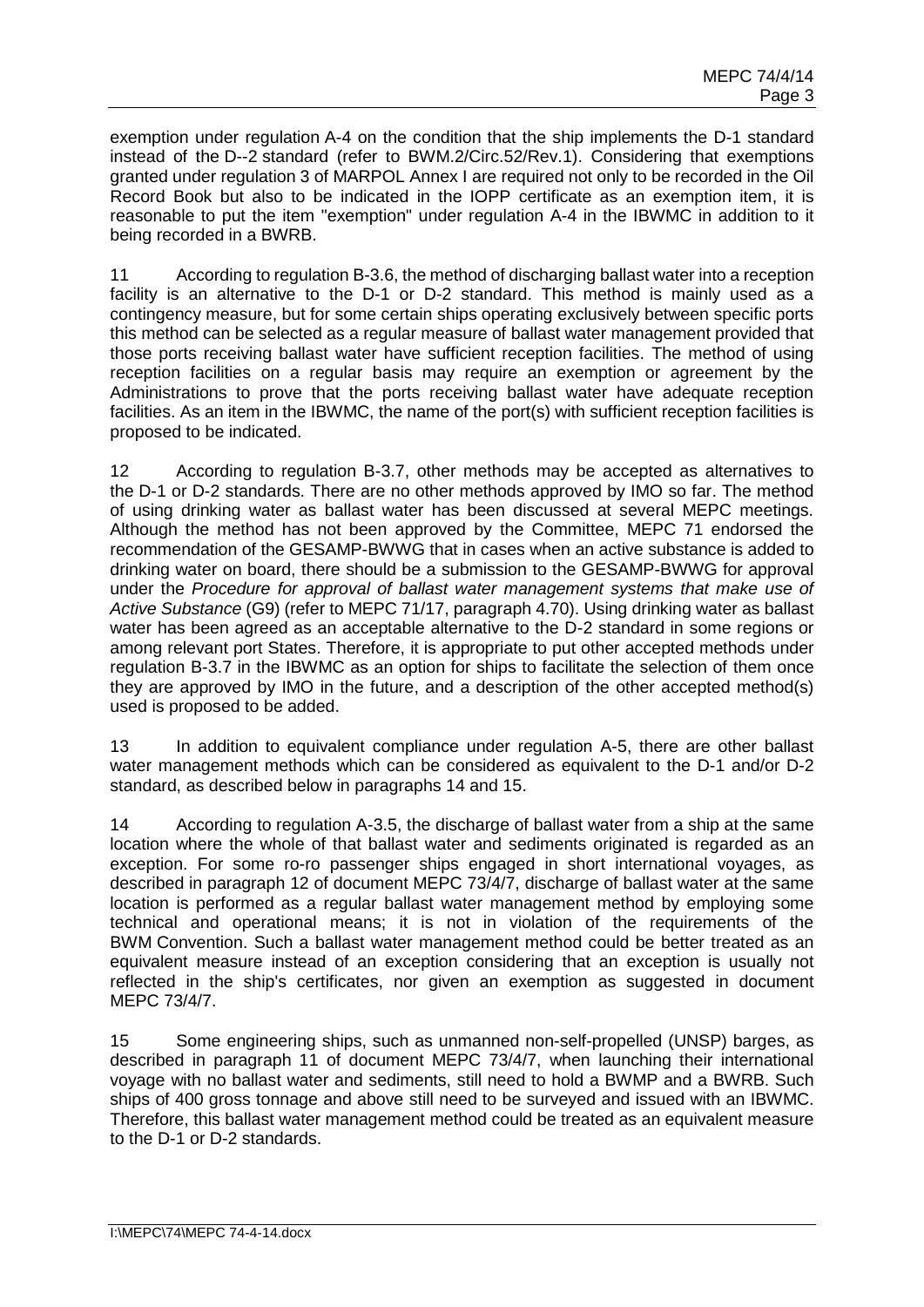#### *IMO Ship Identification Number Scheme*

16 In addition, the IMO Ship Identification Number Scheme adopted by resolution A.600(15) has been revoked by resolution A.1078(28), which has been revoked by A.1117(30), subsequently. Therefore, the footnote of "IMO Number" under the item of "Particulars of ship" in the form of the IBWMC needs to be revised accordingly by replacing resolution A.600(15) with resolution A.1117(30).

#### **Proposals**

17 Based on the discussion above, the "Details of ballast water management method(s) used" in the form of the IBWMC need to be improved to include all the options of ballast water management methods mentioned in paragraphs 10 to 15.

18 With regard to ballast water exchange (regulations B-4 and D-1), it is recommended that the three acceptable methods (sequential method, overflow method and dilution method) described in the *2017 Guidelines for ballast water exchange* (G6) could be included.

19 With regard to the method of installation of BWMS(s) (regulations B-3 and D-2), the installation date of the BWMS(s), the name and model of the BWMS(s) and the name of the manufacturers should be included. The details of each BWMS should be filled in where multiple BWMSs are installed (e.g. one BWMS for aft peak tank and another different BWMS for other ballast tanks). For the installation date of BWMS, a footnote is added to refer to the "Unified interpretation of Appendix 1 (Form of the International Ballast Water Management Certificate) of the BWM Convention" (BWM.2/Circ.66).

20 The co-sponsors provide proposed amendments to the form of the IBWMC in appendix I of the BWM Convention regarding "Particulars of ship" and "Details of ballast water management method(s) used", as set out in the annex to this document to fully reflect other relevant ballast water management methods.

## **Actions requested of the Committee**

21 The Committee is invited to review the above proposal and take action as appropriate.

\*\*\*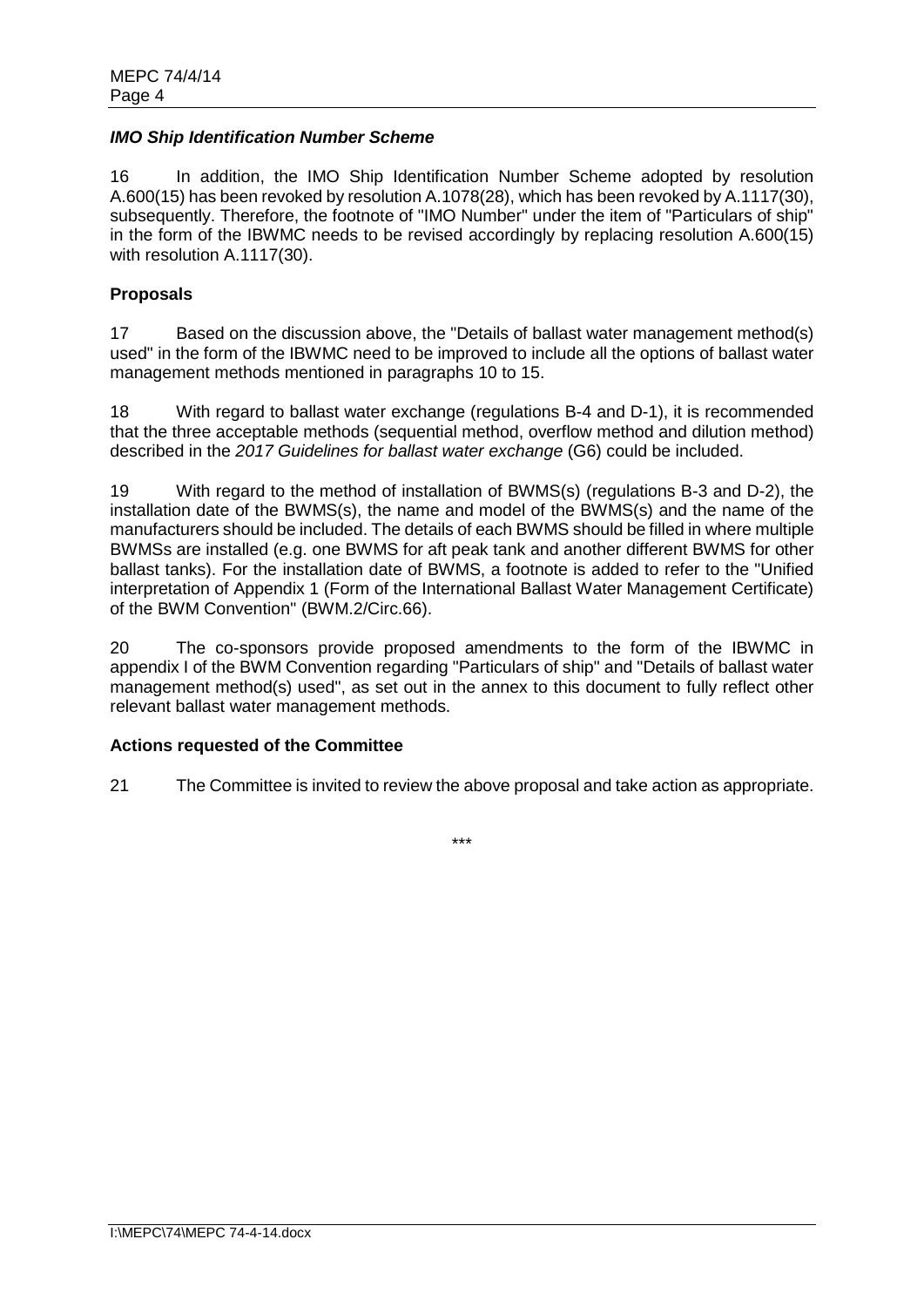#### **ANNEX**

## **DRAFT AMENDMENTS TO FORM OF THE INTERNATIONAL BALLAST WATER MANAGEMENT CERTIFICATE (IBWMC)**

(Proposed amendments are shown in additions/deletions.)

1 The footnote of "IMO Number" under the item of "Particulars of ship" is replaced by the following:

"IMO Ship Identification Number Scheme adopted by the Organization by resolution A.1117(30)."

2 The "Details of ballast water management method(s) Used" is replaced by the following:

|     | Details of ballast water management method(s) used                                     |
|-----|----------------------------------------------------------------------------------------|
|     |                                                                                        |
|     |                                                                                        |
|     |                                                                                        |
|     | The principal ballast water management method(s) employed on this ship is/are:         |
|     | <b>E</b> -in accordance with regulation D-1                                            |
|     | $\boxminus$ in accordance with regulation D-2                                          |
|     |                                                                                        |
|     | E the ship is subject to regulation D-4                                                |
| 1.1 | Use of ballast water exchange (in accordance with regulations B-4 and D-1)             |
|     | $\overline{\mathbf{1}}$                                                                |
|     | $\overline{2}$                                                                         |
|     | $\overline{.3}$                                                                        |
|     |                                                                                        |
| 1.2 | Use of ballast water management system(s) <sup>1</sup> (in accordance with regulations |
|     |                                                                                        |
|     | $\cdot$ 1                                                                              |
|     | $\frac{.2}{.2}$                                                                        |
|     | $\overline{3}$                                                                         |
|     |                                                                                        |
| 1.3 | of prototype technology (in accordance with regulation<br>Use<br>D-                    |
|     |                                                                                        |
|     | $\mathbf{J}$                                                                           |
|     | $\frac{2}{3}$                                                                          |
|     |                                                                                        |
| 1.4 | Discharge into reception facility (in accordance with regulation B-3.6)                |
|     | Name of port(s) with adequate reception facility                                       |
| 1.5 | Use of other methods acceptable (in accordance with regulation B-3.7)                  |
|     |                                                                                        |
|     |                                                                                        |

<sup>&</sup>lt;sup>1</sup> Each BWMS shall be indicated here if more than one BWMS are installed.

<sup>2</sup> Refer to Unified interpretation of Appendix I (Form of the International Ballast Water Management Certificate) of the BWM Convention (BWM.2/Circ.66).